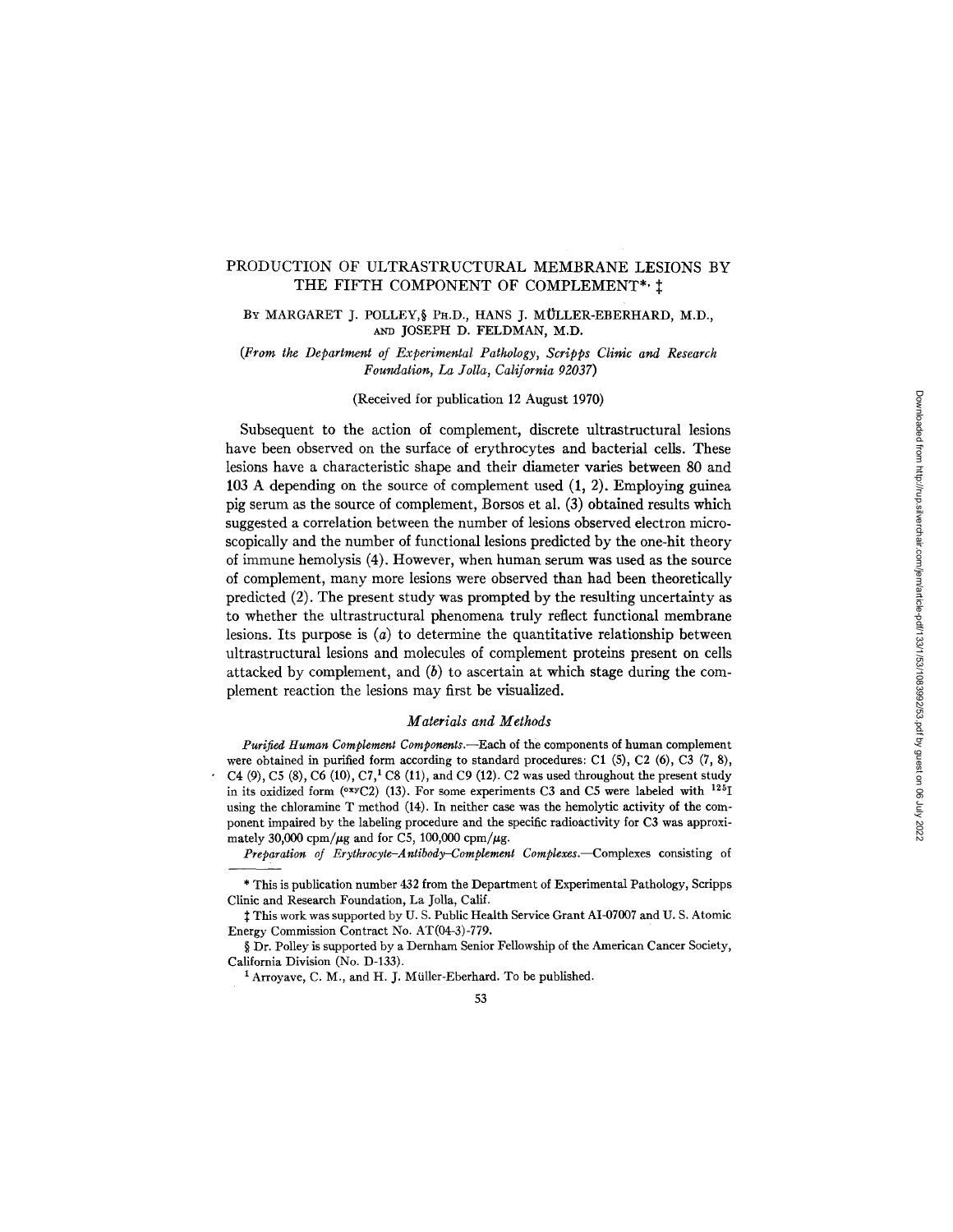sheep erythrocytes  $(E)$ ,  $^2$  rabbit antibody to sheep erythrocytes  $(A)$ , and human complement proteins were prepared as previously described (12, 13).

*Determination of the Average Number of Complement Molecules Per CelL--Specific* cellular uptake of C2 (15), C3 (16), and C4 (5) was calculated from input using previously established factors. The input of C4 and C2 was adjusted in order to achieve a 1:1 ratio between cellbound C4 and C2 (15), and of C3 was adjusted to achieve a 1:100 ratio between cell-bound  $\overline{C4,2}$ complexes and C3 molecules. In some experiments, when  $125$ IC3 was used, the number of molecules of C3 bound to the cell was determined directly. Throughout the present work, the number of C5 molecules bound per cell was determined utilizing <sup>125</sup>IC5.

*Preparation of an Erythrocyte-Complement Complex (EC 5,6,7) in the Absence of Antibody.* The intermediate complex  $EC5,6,7$  was prepared from unsensitized sheep cells by the action of fluid phase  $\overline{C4,2,3}$  on C5, C6, and C7, by the method previously described (17).

*Removal of Complement Protein from EA C1, 4 ,2 ,3 and EA C1, 4 ,2 ,3 ,5 Complexes.--Trypsin*  at a final concentration of 0.1% was added to a 2 ml suspension of EAC1,4,2,<sup>125</sup>IC3 or EAC1,4,2,3,<sup>125</sup>IC5 cells containing 5  $\times$  10<sup>8</sup> cells per ml in veronal buffered saline, pH 7.3, containing  $Ca^{++}$  and  $Mg^{++}$ . Following incubation at 37°C for 15 min, the cells were washed three times in the same buffer and the radioactivity remaining on the cells was determined and compared with that of similar complexes which had been incubated with buffer alone.

*Preparation of Stroma for Electron Microscopy.--Sensitized* sheep erythrocytes to which had been added all nine components of complement, or whole serum, underwent 100% hemolysis. Intermediate complexes lacking some of the later-acting components were lysed by the addition of distilled water. The number of cells used for preparation of the stroma varied but was never less than  $5 \times 10^8$ . The stroma was washed three times by alternate centrifugation and resuspension in phosphate buffer, pH 6.5, 0.01  $\mu$ , and the final pellet was suspended in 2% sodium silicotungstate to a dilution of approximately 1:100 and immediately fixed by the addition of a couple of drops of  $10\%$  aqueous neutral formalin (18). One drop of this suspension was placed on a 200 mesh grid coated with collodion and carbon.

*Calculation of the Number of Lesions Per Cell.--In* each experimental situation electron micrographs of at least 10 different membrane fragments were examined. The number of lesions in a measured area of each cell fragment was determined and the mean calculated. From this figure the number of lesions per cell was computed assuming the area of the red cell to be 25.8 sq  $\mu$  (19).

### RESULTS

*Quantitative Relationship Between Ultrastructural Lesions and Complement Molecules on the Surface of Lysed Erythrocytes--Sheep* erythrocytes were treated with purified human complement proteins so that an average of  $1250 \text{ C}4, 2 \text{ com}$ plexes became bound per cell. The cell preparation was then reacted with C3 and divided into two portions (A and B) which were incubated with different quantities of C5. After incubation the number of bound C5 molecules per cell was 3640 in A and 71,000 in B. The cells were then lysed by treatment with an excess of C6-C9 and analyzed by electron microscopy. The results, which are listed in Table I, show that the number of ultrastructural lesions corresponded closely to the number of  $C\overline{4,2}$  molecules, but not to that of C5 molecules present on these cells.

*<sup>2</sup> Abbreviations used in this paper:* A, rabbit antibody to sheep erythrocytes; E, sheep erythrocytes.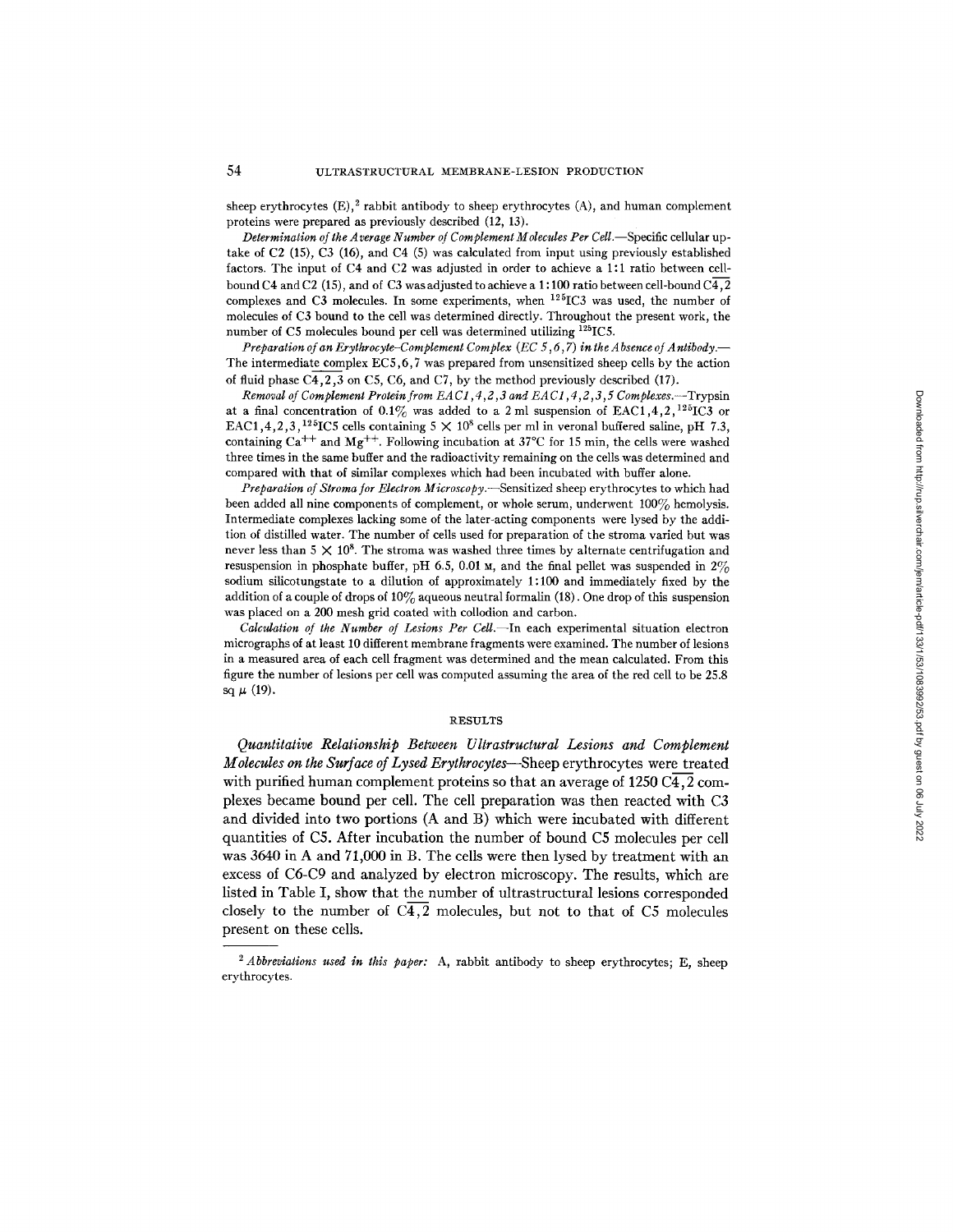In a similar experiment,  $C\overline{4,2}$  and C5 were quantitatively varied (Table II). When the number of C5 molecules was in excess of the number of  $\overline{C4,2}$  complexes, the ultrastructural lesions corresponded quantitatively to the  $\overline{C4,2}$ complexes present (preparation C). However, when the number of  $C<sub>4</sub>,<sub>2</sub>$  sites was in excess of the number of C5 molecules, the number of lesions corresponded to the latter  $(D, E, F)$ . It is apparent, therefore, that the ultrastructural lesions induced by complement are related to the number both of  $C\overline{4,2}$  and  $C\overline{5}$  molecules bound to cells. There was no apparent quantitative correlation between

| `ABLE |  |
|-------|--|
|-------|--|

*The Rdationship Between the Number of Ultrastructural Lesions and the Number of Cdl-Bound C5 Molecules When C4,2 Complexes are Limiting* 

| Cell preparation | No. of $C4,2$<br>complexes per cell* | No. of C5<br>molecules per cell‡ | No. of ultrastructural<br>lesions per cell |
|------------------|--------------------------------------|----------------------------------|--------------------------------------------|
|                  | 1250                                 | 3,640                            | 1200                                       |
|                  | 1250                                 | 71,000                           | 1500                                       |

\* Specific cellular uptake of C2 (15) and C4 (5) was calculated from input using previously established factors.

<sup>†</sup>The number of bound C5 molecules per cell was determined utilizing <sup>125</sup>IC5.

| <b>The Number</b> of Curastructural Lessons Observed when the Numbers of $C4, Z$ Complexes and<br>C5 Molecules are Varied |                                                |                                             |                                            |  |  |  |
|---------------------------------------------------------------------------------------------------------------------------|------------------------------------------------|---------------------------------------------|--------------------------------------------|--|--|--|
| Cell preparation                                                                                                          | No. of $C\overline{4,2}$<br>complexes per cell | No. of C <sub>5</sub><br>molecules per cell | No. of ultrastructural<br>lesions per cell |  |  |  |
|                                                                                                                           | 1,000                                          | 7940                                        | 900                                        |  |  |  |
|                                                                                                                           | 20,000                                         | 3060                                        | 1560                                       |  |  |  |
|                                                                                                                           | 50,000                                         | 2046                                        | 1240                                       |  |  |  |

# TABLE II

*The Number o/ Ultrastructural Lesions Observed When the Numbers o/ C4,2 Complexes and* 

cell-bound C3 molecules and ultrastructural lesions, since in each experiment bound C3 molecules were in 100-fold excess of the  $\overline{C4,2}$  complexes.

 $F$  50,000 7810 3350

*The Complement Reaction Step at which Ultraslructural Lesions Appear--The*  various intermediate complexes from EA to EAC1,4,2,3,5,6,7,8,9 were prepared sequentially from the same cell suspension and were examined by electron microscopy. As recorded in Table III and documented in Figs. 1 and 2, the ultrastructural lesions first became visible subsequent to the action of C5 and were not increased by the addition of later components. The finding of a small number of lesions in the EAC1-3 complex was due to a slight contamination of C3 with C5. In later experiments utilizing C3 free of C5, no lesions were seen at the EAC1-3 stage of the reaction.

*Detection of Lesions on EC5,6,7*—In two experiments C5 was bound to un-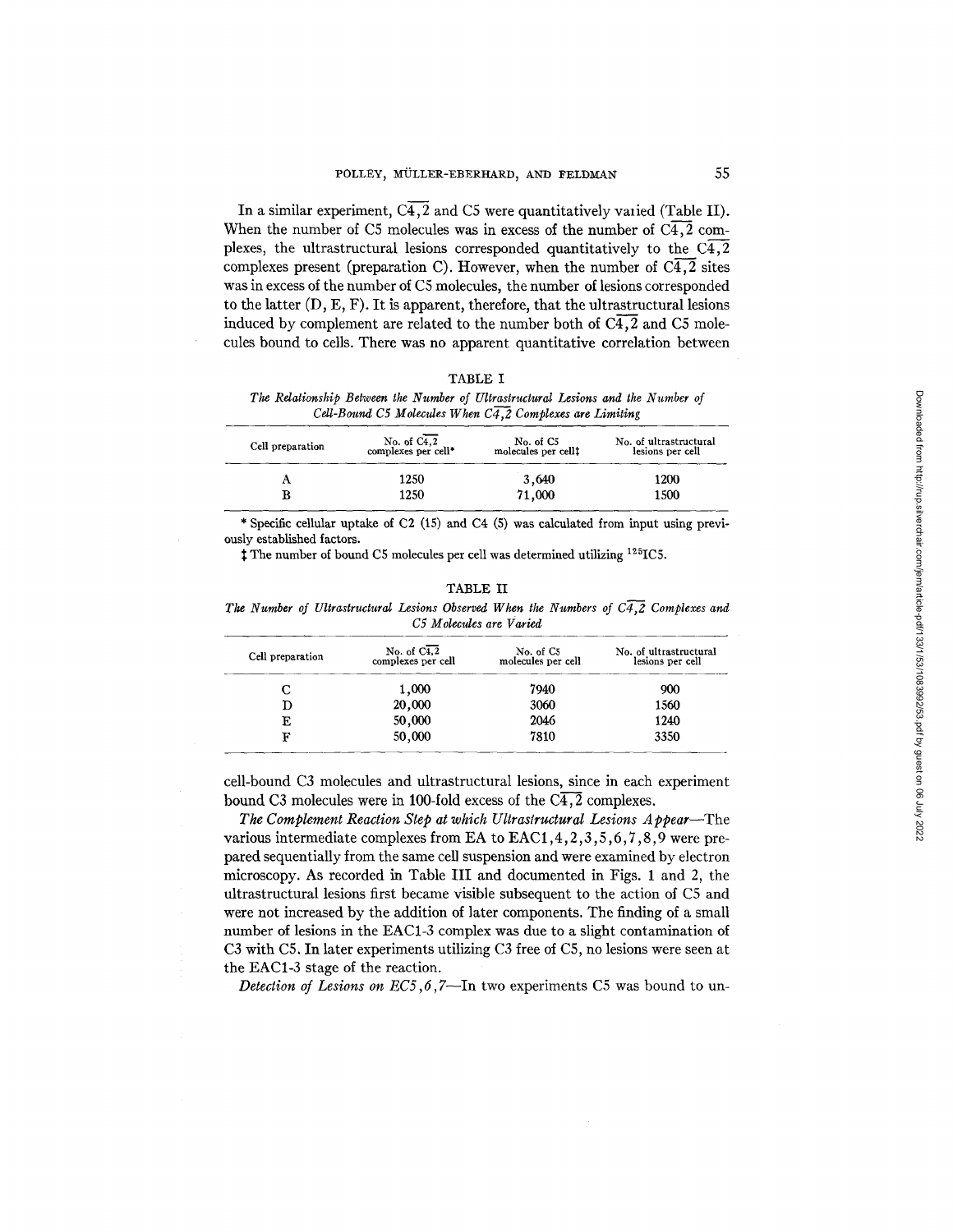sensitized sheep erythrocytes together with C6 and C7 by the action of fluid phase  $\overline{C4,2,3}$ . The resulting intermediate complex, previously defined as EC5,6, 7 (17), could be lysed by C8 and C9. When these cells were examined prior to treatment with C8 and C9, typical ultrastructura] lesions were visible.

| Intermediate complex      | Treatment          | No. of ultrastruc-<br>tural lesions per cell |  |
|---------------------------|--------------------|----------------------------------------------|--|
| EA                        | None               | 0                                            |  |
| EAC1,4                    | None               | 0                                            |  |
| EAC1,4,2                  | None               | 0                                            |  |
| EAC1, 4, 2, 3             | None               | $150*$                                       |  |
| EAC1, 4, 2, 3, 5          | None               | 1705                                         |  |
| EAC1, 4, 2, 3, 5          | C6, 7, 8, 91       | 1590                                         |  |
| EAC1, 4, 2, 3, 5, 6       | None               | 1120                                         |  |
| EAC1, 4, 2, 3, 5, 6       | $C7, 8, 9$ §       | 1340                                         |  |
| EAC1, 4, 2, 3, 5, 6, 7    | None               | 1060                                         |  |
| EAC1, 4, 2, 3, 5, 6, 7    | C8.9 <sup>11</sup> | 1105                                         |  |
| EAC1, 4, 2, 3, 5, 6, 7, 8 | None               | 1680                                         |  |
| EAC1.4.2.3.5.6.7.8        | C9                 | 1509                                         |  |

TABLE III

\* C3 was slightly contaminated with C5; when C3 was free of C5 no lesions were seen on EAC1,4,2,3.

 $\ddagger$  Lysis after 90 min at 37°C was less than 100%.

§ 100% lysis occurred in approximately 30 min at 37°C.

|| 100% lysis occurred in 10 min at 37°C.



FIG. 1. (a) EAC1-3 intermediate complex. (b) EAC1-5 intermediate complex. In both cases, stroma prepared by osmotic lysis with H<sub>2</sub>O. Solid bar represents 500 A.  $\times$  276,000. Representative lesions in (b) are indicated by arrows.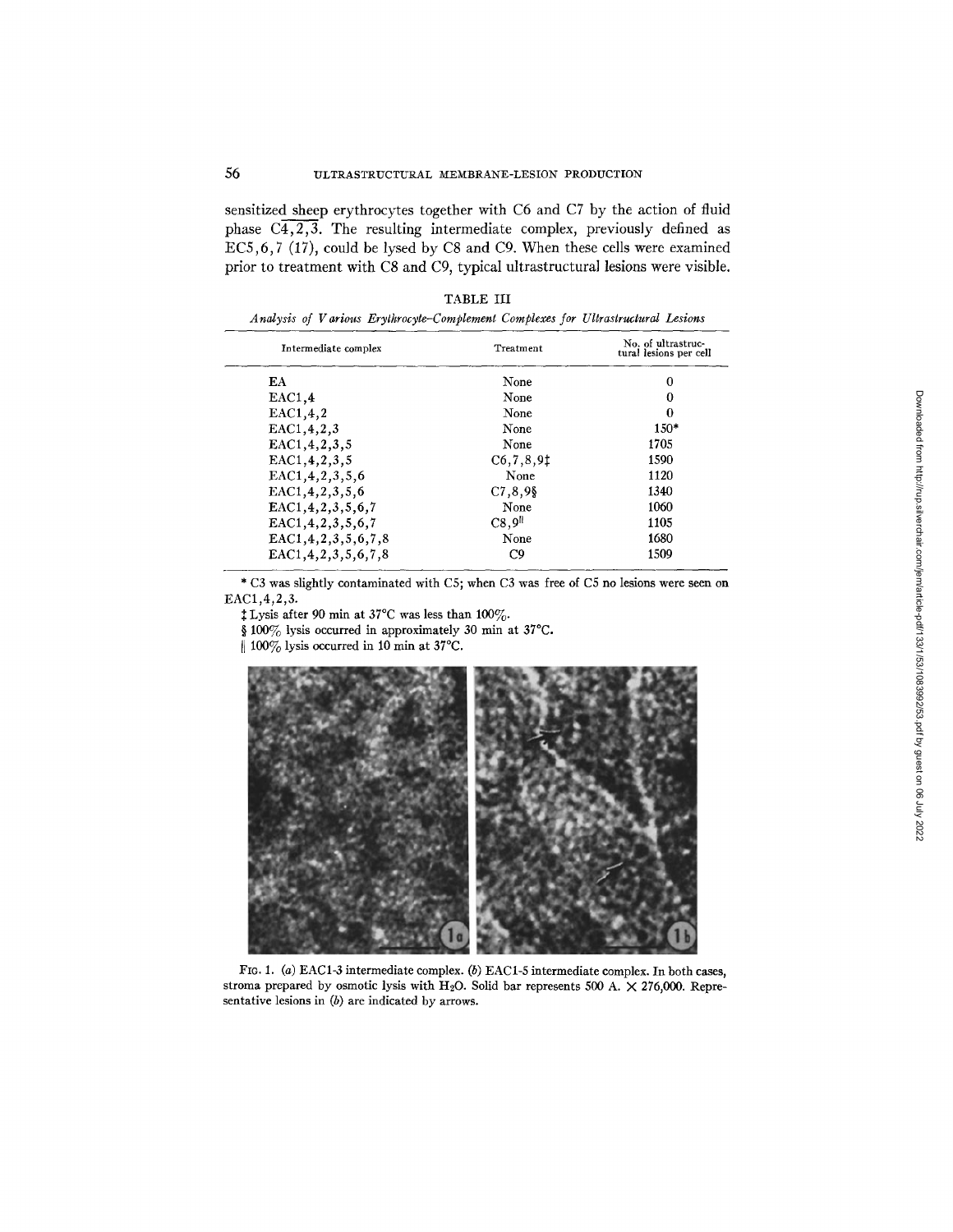

FIG. 2. (a) Sheep red cell lysed with whole human complement. (b) EAC1-5 intermediate complex. No later components of complement added. Membrane prepared by osmotic lysis with H<sub>2</sub>O. (c) The same EAC1-5 complex as depicted in 1 *b*, except lysis was induced by the addition of C6-9. Solid bar in each case represents 500 A. X 340,000. Representative lesions are indicated by arrows.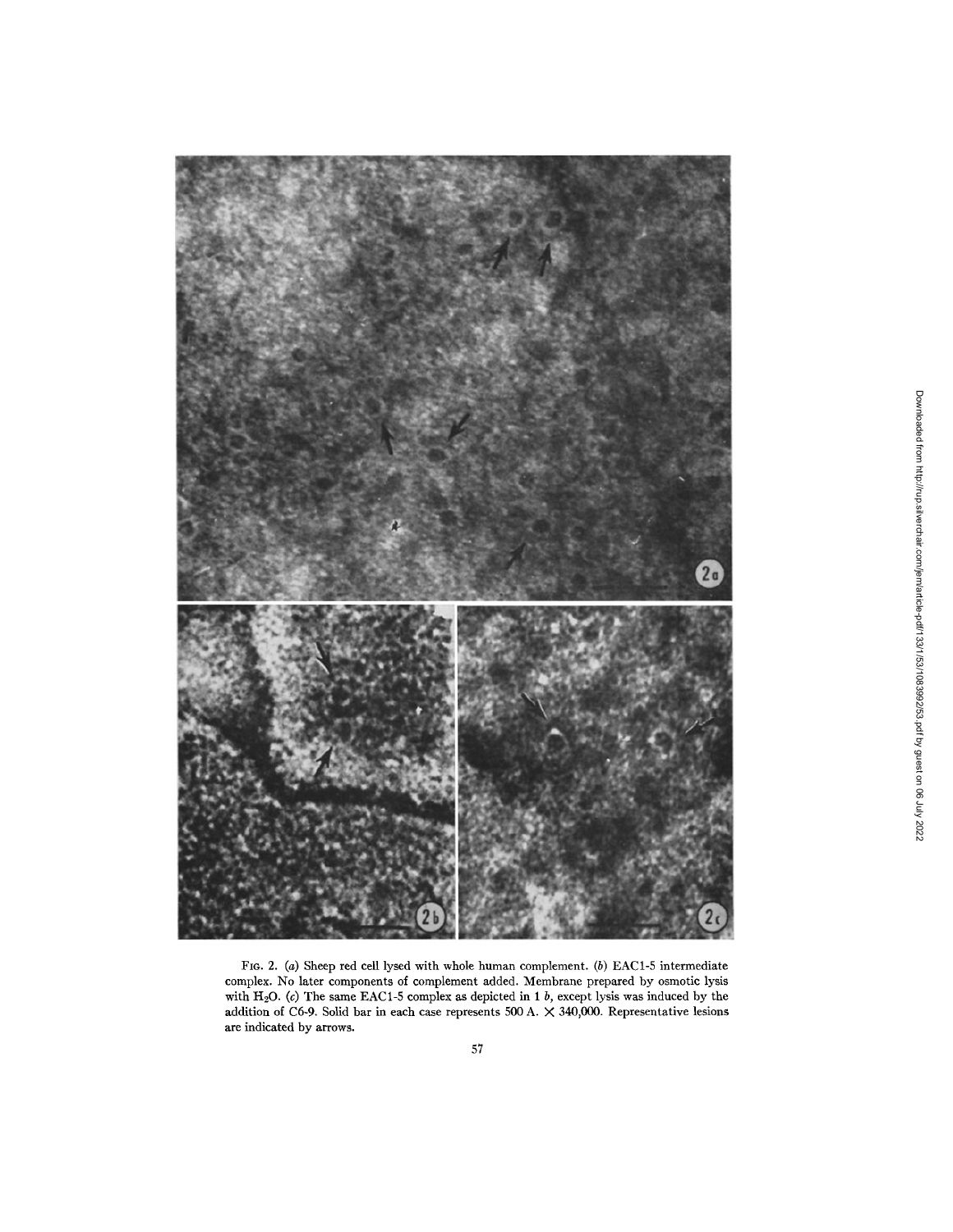*Persistence of Ultrastructural Lesions After Removal of C3 and C5 by Trypsin--*  Treatment of EAC1,4,2,3 and EAC1,4,2,3,5 with trypsin resulted in removal of approximately 95 % of C3 and 100 % of C5, as detected by radioactive label introduced into both proteins (Table IV). Stroma prepared from trypsintreated EAC1,4,2,3,5 was examined by electron microscopy and compared with stroma prepared from the buffer-treated control cells. The number of ultrastructmal lesions in both preparations was virtually identical. In the trypsin-treated preparation, the lesions were more clearly visible than in the untreated preparation.

*Can C6-Deficient Rabbit Serum Produce Complement-Dependent Ultrastrucrural Lesions?--Sheep* red cells sensitized with rabbit antibody were incubated with normal rabbit serum and with serum from a C6-deficient rabbit. 100% of the cells incubated with the normal rabbit serum lysed within 10 min at  $37^{\circ}$ C,

| Intermediate complex                | Treatment | $\%$ radioactivity<br>remaining<br>on the cell | No. of<br>ultrastructural<br>lesions per cell |
|-------------------------------------|-----------|------------------------------------------------|-----------------------------------------------|
| $EAC1, 4, 2, 125$ <sub>IC3</sub>    | Buffer    | 100                                            |                                               |
| EAC1, 4, 2, $125$ IC3               | Trypsin   | 4.6                                            | 0                                             |
| $EAC1, 4, 2, 3, 125$ <sub>IC5</sub> | Buffer    | 100                                            | 300                                           |
| EAC1, 4, 2, 3, $12^{5}IC5$          | Trypsin   | 0                                              | 320                                           |
|                                     |           |                                                |                                               |

TABLE IV *Effect of Removal of Cell-Bound C3 and C5 by Trypsin on Number of Ultrastructural Lesions* 

Number of C3 molecules per cell (untreated), 146,000; number of C5 molecules per cell (untreated), 590. Trypsin treatment:  $0.1\%$  solution,  $37^{\circ}$ C, 15 min.

whereas even after incubation for 90 min, no lysis was obtained with the C6deficient rabbit serum. The unlysed ceils which had been treated with C6 deficient serum were lysed with water and the stroma was compared with that produced by lysis with normal rabbit serum. Ultrastructural lesions were present in both preparations; they were, however, fewer in number in the stroma prepared from cells incubated with C6-deficient rabbit serum than in the control. The difference can probably be explained by the known effect of C6 on C5 uptake. Experiments are under way to test this hypothesis.

### DISCUSSION

The first studies on the nature of membrane lesions produced by complement were performed with Krebs ascites tumor cells. Following exposure to antibody and complement, these cells exhibited cytoplasmic swelling, rapid loss of intracellular  $K^+$ , amino acids, and ribonucleotides, and less rapid loss of protein and ribonucleic acid (20, 21). The authors explained these changes by assuming the production of functional holes in the cell *membrane* of sufficient size to permit exchange of small molecules but not of macromolecules. Disturbance of osmotic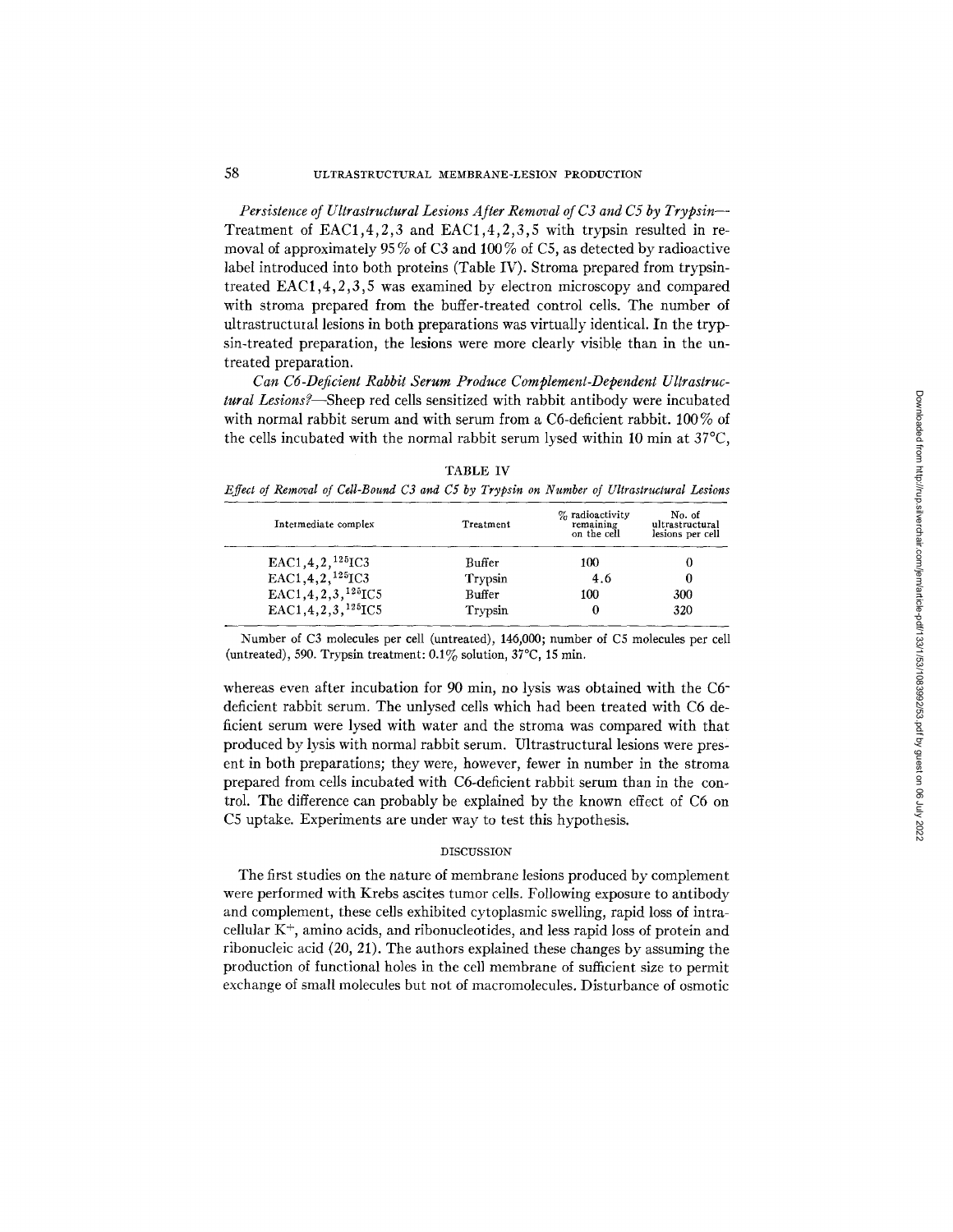regulation was thought to lead to swelling of the cells, "stretching" of the initial lesions, and resulting egress of large molecules (22).

The ultrastructural manifestation of the action of complement on red cells is the appearance of discrete membrane lesions which were originally described as "holes." Similar lesions were produced when lecithin-cholesterol mixtures were treated with saponin  $(23, 24)$  and were interpreted by the authors to consist of an inner area of saponin-cholesterol micelles surrounded by a circle of lecithin-cholesterol micelles. Red cells lysed by saponin (24, 25) and by the polyene antibiotic filipin (26) exhibited similar lesions. More recently, studies of the effect of complement on the endotoxic polysaccharide of *Veillonella alcalescens* (27) and on lipid-free and lipid-containing membranes (1) suggested that the lesions first described as holes produced in membranes of red ceils subsequent to the action of complement (19, 3) may in fact not be holes, but might well be micelles formed in the lipoprotein layer of the red cell membrane.

In the present study it became apparent that, under the conditions employed, a direct quantitative relationship exists between the number of bound C4,2 complexes and C5 molecules and the number of ultrastructural lesions. When the number of C5 molecules bound to the cell were in excess of the number of  $C\bar{4}$ , 2 complexes, the latter determined the number of lesions per ceil; on the other hand, when the number of  $C\overline{4,2}$  complexes were in excess of the number of C5 molecules, the number of lesions was determined by the number of C5 molecules. These data suggested, therefore, a spatial relationship of cell-bound C2, C4 and C5 molecules to the complement-dependent ultrastructural lesions. Further, in preliminary studies utilizing ferritin-conjugated antibody to C5, the ferritin marker was found to be primarily localized in the center of or adjacent to the ultrastructural lesions.

It has previously been demonstrated that only I of 20 cell-bound C4 molecules registers as an "effective molecule" (5) in the sense of the one-hit theory of immune hemolysis (4). In contrast, the present data demonstrate that each bound C4 molecule is capable of initiating the production of an ultrastructural membrane lesion. Similarly, although 3-12 cell-bound C5 molecules are required to produce one effective molecule (28), 1 in 2 of these molecules is capable of evoking the characteristic lesion. Further, the complexes EAC1-5, EAC1-6, and EAC1-7 (but not EAC1-3) possessed approximately the same number of ultrastructural lesions. However, the rates of lysis induced by the terminal complement components differed markedly between these complexes. With EAC1-7, the rate of lysis was rapid and complete; with EAC1-5, lysis was slow and incomplete. The difference in lysis of such complexes is known to be due to the decay of C5 sites on EAC1-5 prior to the addition of C6 and C7 (28). It may be concluded, therefore, that the ultrastructural lesions are distinct from the functional lesions which are responsible for cell lysis. Whereas the functional lesions are caused by C8 (29, 12), the ultrastructural lesions appear to be produced by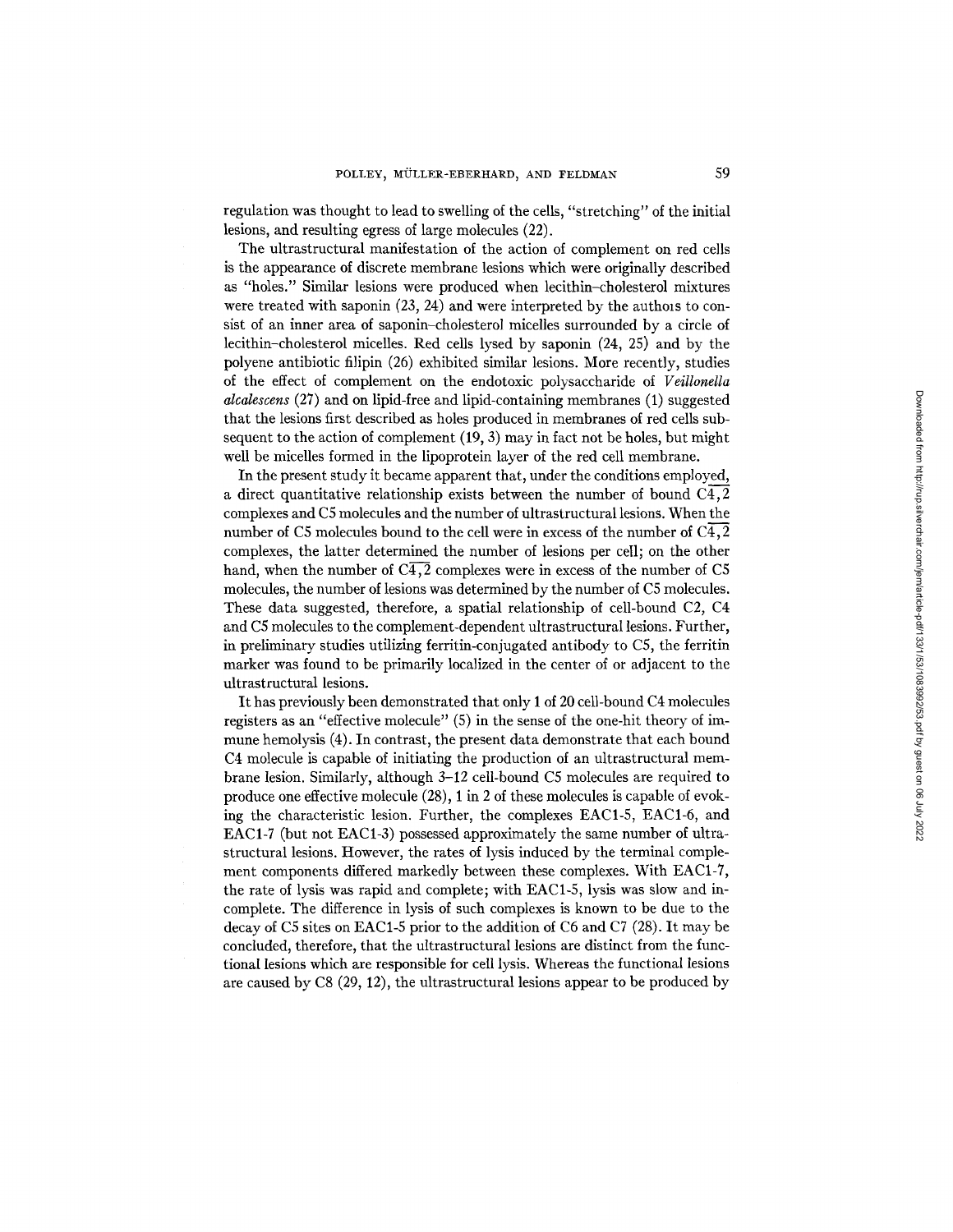C5. The ultrastructural lesions are caused by C5 irrespective of the mechanism of its activation. In classical immune hemolysis C5 is activated by cell-bound  $\overline{C4,2,3}$ . By the recently described nonimmune mechanism, it is activated by fluid-phase  $\overline{C4,2,3}$  and bound to cells lacking antibody, C1, C2, C4, and C3. The data further indicate that the ultrastructural lesions are unaffected by the decay of the hemolytic activity of bound C5, a process which, nevertheless, markedly reduces the number of functional lesions.

The question arises, is the ultrastructural lesion a membrane defect, or is it a manifestation of a characteristic assembly of complement molecules? Humphrey, Dourmashkin, and Payne (1) have shown that treatment with trypsin or acid pH in order "to remove antibody and/or C' components" did not remove the ultrastructural lesions. However, conditions of treatment were not given nor was evidence supplied for removal of any complement proteins. It has been shown previously in this laboratory  $(30)$  that up to  $95\%$  of the cell-bound C3 can be removed by trypsin treatment of the cell complex. In the present study, when 95% of C3 and 100% of C5 were removed from the corresponding red cell intermediates by trypsin treatment, it was found that, as in the experiments of Humphrey et al.  $(1)$ , the ultrastructural lesions were not removed; in fact, their appearance was clarified due to the removal of background negative-staining material. Thus it may be concluded that the ultrastructural manifestation of the complement reaction is truly a reflection of a membrane alteration and not due to an accumulation of exogenous protein on the surface of the red cell.

The relevance of the ultrastructural lesion to the functional lesion in the red cell which results in cell lysis still remains to be explained. It is apparent that the ultrastructural lesion itself is inert in producing cell damage. However, the possibility ex'sts that it could be a preselected site for the action of C8. Whereas C8 may have the potential to interact at the site of each ultrastructural lesion, its interaction at only one site may be sufficient to damage the cell with the resultant defect in osmotic regulation leading to death of the cell and liberation of its macromolecules.

### **SUMMARY**

A direct quantitative relationship has been demonstrated between the num ber of cell bound  $C\overline{4,2}$  complexes or C5 molecules and the number of ultrastructural lesions visualized on the cell membrane subsequent to immune hemolysis. When bound  $\overline{C4,2}$  complexes exceeded bound C5 molecules, the number of ultrastructural lesions seen corresponded to the number of C5 molecules. However, in the reverse situation, with bound C5 molecules in excess of bound  $C<sub>4</sub>,<sub>2</sub>$  complexes, the latter determined the number of lesions. During the complement-reaction sequence, the lesions first became visible in the nonlytic intermediate complex EAC1,4,2,3,5 and their number was unaffected when lysis was induced by C6-C9. Since the lesions were also demonstrable on the intermediate complex ECS, 6,7, it is concluded that the protein C5 is responsible for their production. Once formed, the physical presence of the C5 molecule is no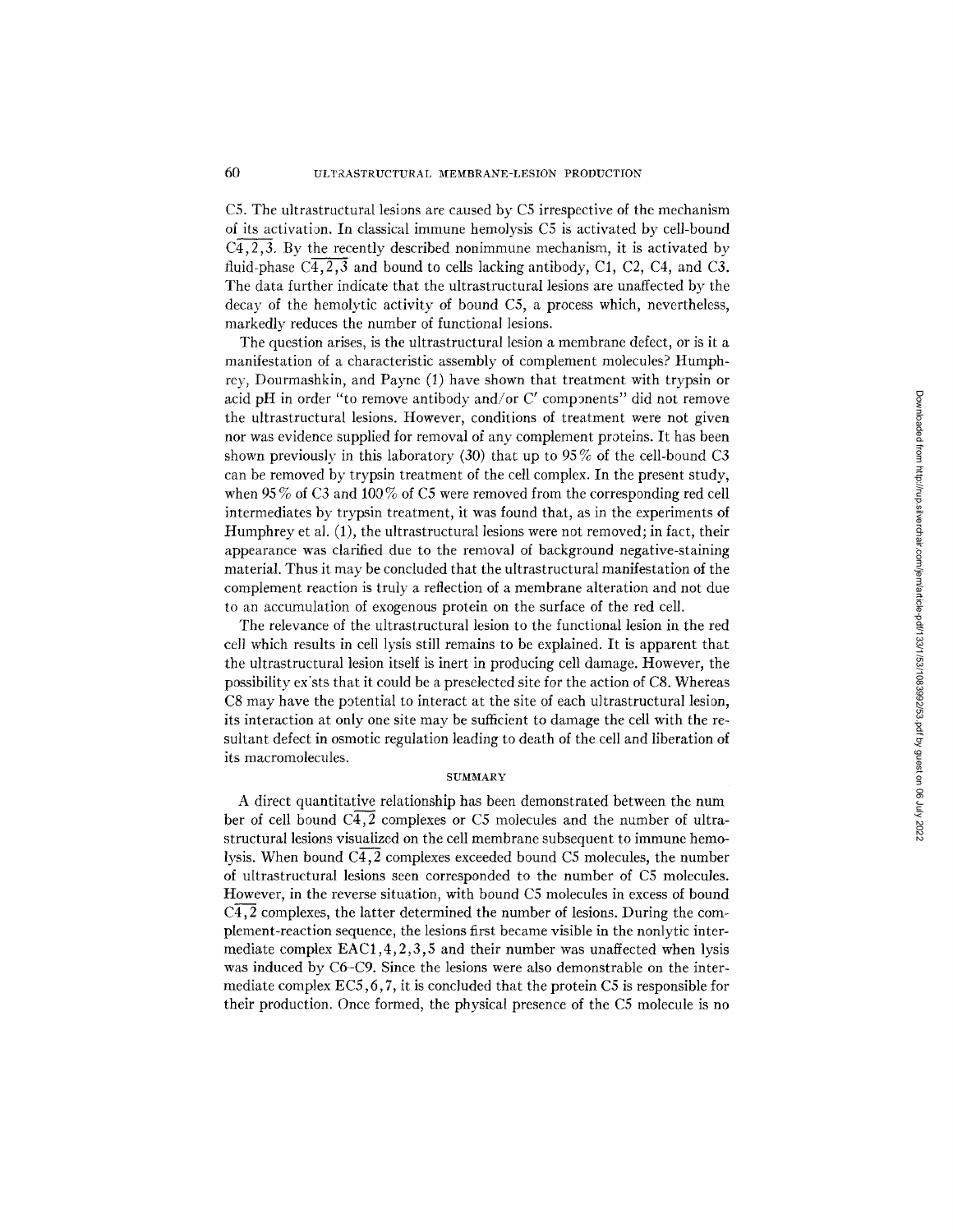longer required for the manifestation of the lesions as indicated by persistence of lesigns after removal of C5 protein by trypsin. The C5-dependent ultrastructural phenomenon has therefore been interpreted to represent a true structural change of the membrane which, however, is not accompanied by a permeability defect.

The skillful technical assistance of Mrs. Linda Wrighton, Mrs. Loreen Fackenthall, and Mrs. Karen Prescott is gratefully acknowledged.

### BIBLIOGRAPHY

- 1. Humphrey, J. H., R. R. Dourmashkin, and S. N. Payne. 1968. The nature of lesions in cell membranes produced by action of complement and antibody. *Immunopathology.* 5: 209.
- 2. Rosse, W. F., R. R. Dourmashkin, and J. H. Humphrey. 1966. Immune lysis of normal human and paroxysmal nocturnal hemoglobinuria red cells. III. The membrane defects caused by complement. *J. Exp. Med.* 123: 969.
- 3. Borsos, T., R. R. Dourmashkin, and J. H. Humphrey. 1964. Lesions in erythrocyte membranes caused by immune haemolysis. *Nature (London).* 202: 251.
- 4. Mayer, M. M. 1961. Complement and complement fixation. *In* Experimental *Immunochemistry.* E. A. Kabat and M. M. Mayer, editors. Charles C Thomas, publisher, Springfield, Ill. 133.
- 5. Cooper, N. R., and H. J. Müller-Eberhard. 1968. A comparison of methods for the molecular quantitation of the fourth component of human complement. *Immunochemistry.* 5: 155.
- 6. Polley, M. J., and H. J. Miiller-Eberhard. 1968. The second component of human complement: Its isolation, fragmentation by C'1 esterase and incorporation into C'3 convertase. *J. Exp. Med.* **128:** 533.
- 7. Miiller-Eberhard, H. J., U. R. Nilsson, and T. Aronsson. 1960. Isolation and characterization of two  $\beta_1$ -glycoproteins of human serum. *J. Exp. Med.* **111:** 201.
- 8. Nilsson, U. R., and H. J. Müller-Eberhard. 1965. Isolation of  $\beta_{1F}$ -globulin from human serum and its characterization as the fifth component of complement. *J. Exp. Med.* 122: 277.
- 9. Miiller-Eberhard, H. J., and C. E. Biro. 1963. Isolation and description of the fourth component of human complement. *J. Exp. Med.* 118: 447.
- 10. Arroyave, C. M., and H. J. Müller-Eberhard. 1970. Isolation of the sixth component of human complement (C6). *Fed. Proc.* 29: 434.
- 11. Manni, J. A., and H. J. Miiller-Eberhard. 1969. The eighth component of human complement  $(C8)$ : Isolation, characterization, and hemolytic efficiency. J. *Exp. Med.* 130: 1145.
- 12. Hadding, U., and H. J. Miiller-Eberhard. 1969. The ninth component of human complement: Isolation, description and mode of action. *Immunology.* 16: 719.
- 13. Polley, M. J., and H. J. Müller-Eberhard. 1967. Enhancement of the hemolytic activity of the second component of human complement by oxidation. *J. Exp. Med.* 126: 1013.
- 14. McConahey, P. J., and F. J. Dixon. 1966. A method of trace iodination of proteins for immunologic studies. *Int. Arch. Allergy A ppl. Immunol.* 29: 185.